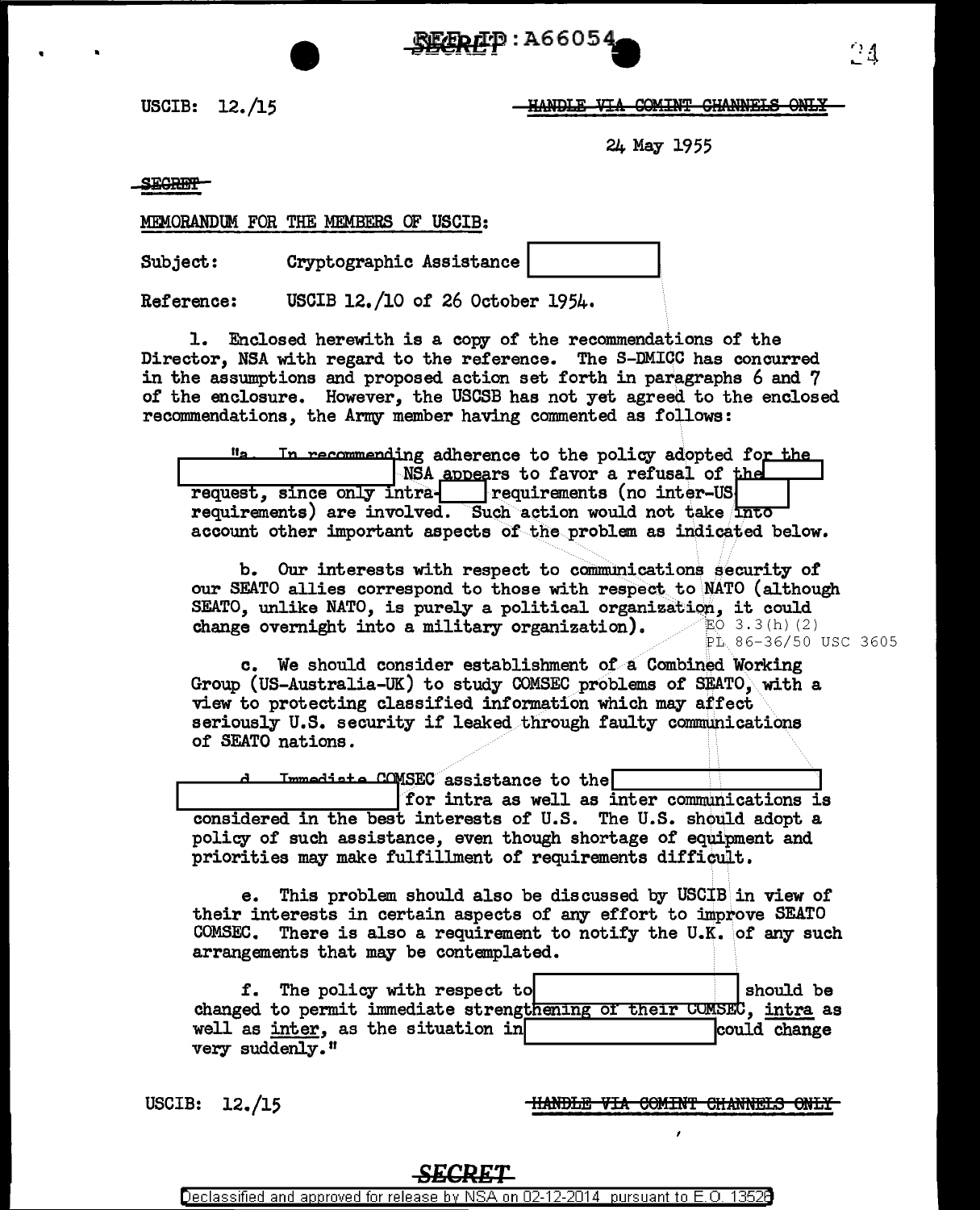USCIB: 12./15

## **SECRET**

|                                      |  | EU 3.3(D)(Z) |  |                      |
|--------------------------------------|--|--------------|--|----------------------|
| Cryptographic Assistance<br>Subject: |  |              |  | PL 86-36/50 USC 3605 |
| -------- <del>-----</del>            |  |              |  |                      |

F<sub>CAPT</sub>A66054

2. The Chairman, USCSB would be grateful for the views of USCIB on the above prior to consideration of the matter in the USCSB. In this connection attention is invited to the fact that USCIB has not as yet informed USCSB of the purpose and activities of its Combined Working Group and Ad Hoc Committee for the Improvement of NATO National Communications Security. This occasion may be opportune for that purpose.

*3.* Owing to the heavy agenda of USCIBEC and the need for early consideration of the major policy aspects of the above quoted comment by the *Army,* this matter will be placed on the agenda for discussion at the next regular meeting of USCIB. In order to assist USCIB in arriving at a decision, comments by the State Department and NSA members of USCIB are requested for circulation to the rest of the members by Friday, *3* June 1955.

FUS L. TAYLOR

Cartain.  $U. S.$  Navy Executive Secretary, USCIB

Enclosure Copy of NSA Serial 2965-A of *3* May 1955.

USCIB:  $12. / 15$  - 2 -

## *SECRET*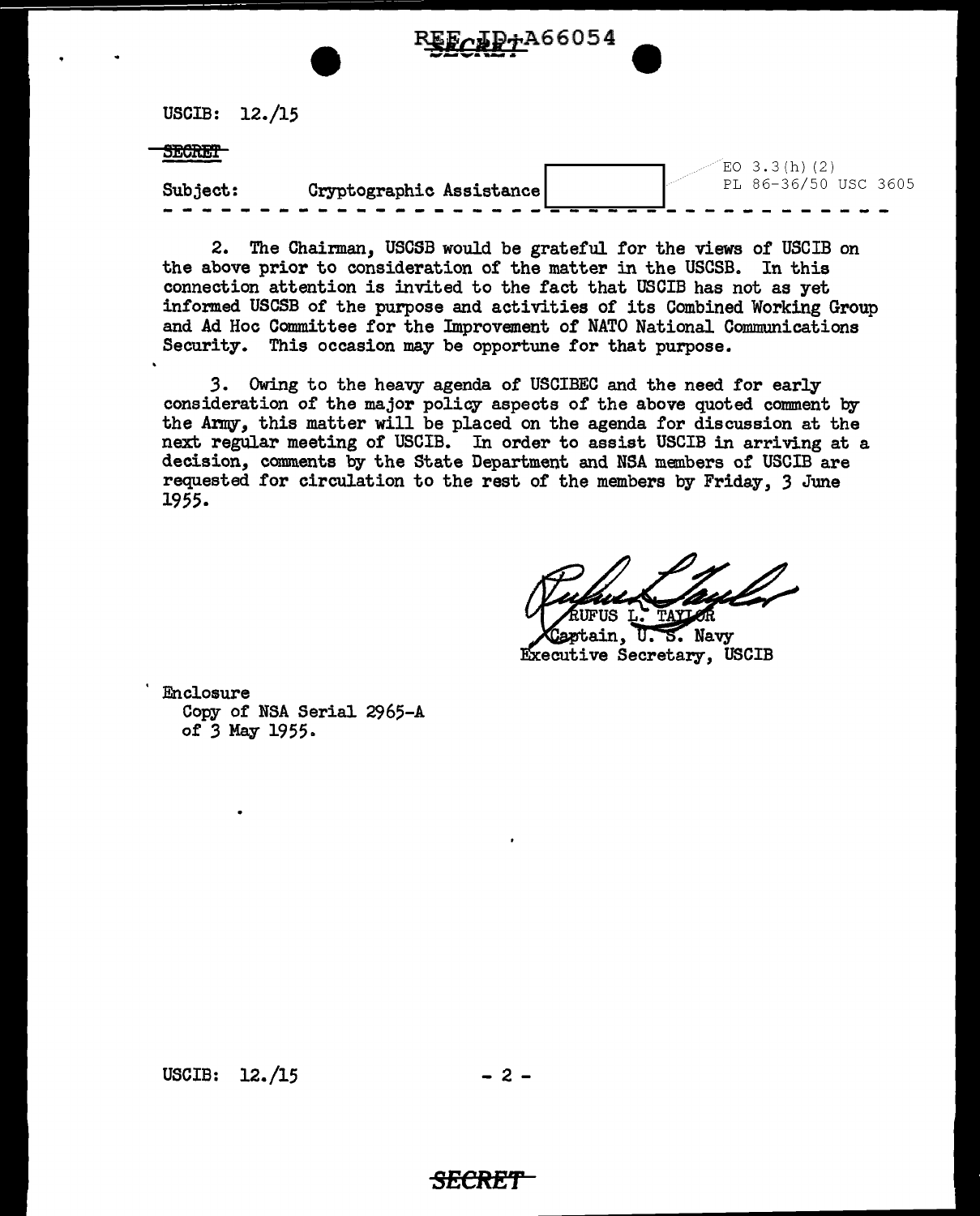Serial:  $2965 - A$ 3 May 1955

<del>SECRET</del>

MEMORÁNDUM FOR THE MEMBERS. USCSB

Cryptographic Assistance to the Army **SUBJECT:** 

1. In October 1954, the Assistant Chief of Staff, G-2 Intelligence, U. S. Army, forwarded to the Director for appropriate action a message request from the Chief. JUSMAG. The reprographic assistance  $to$  the Army. Copies of this request were circulated to the members of USCSB and USCIB under cover of COMSEC 2-18/1 (USCIB 12./10), dated 26 October 1954.

<u>tp:</u>A660

2. As you no doubt observed, the, request was much too general to permit an evaluation of the nature or extent of the requirement. Consequently, on 5 November 1954 the Director requested that further details be furnished, specifically:

a. Were the cipher devices and publications to be used between United States and mits, or by units only? EO 3.3(h)(2) PL 86-36/50 USC 3605

b. What were the expected echelons of use?

c. What specific cipher devices, JANAP's, and ACP's were considered appropriate, and which of those considered appropriate could be furnished by the U.S. Army?

3. In response to this request, a representative of Army Security Agency, Far East, visited Headquarters, JUSMAG, , in December 1954 to obtain the necessary information. His report dated 17 February 1955, which was forwarded to this Agency by the Chief, Army Security Agency, letter, file GAS24 413.46, dated 17 March 1955, is summarized below for your information:

 $a \cdot \eta_{\text{ne}}$ have little knowledge of cryptographic principles, and any requirement which may be generated for the Army must of necessity include not only the provision of cryptosystems and operating instructions, but also communications security training.

b. At the present time. the requirement for enciphered comcunications exists only between | military units, primarily Army units. There is a possibility, however, that a requirement may be developed for communications between the  $\Box$  units and United States units in

Secret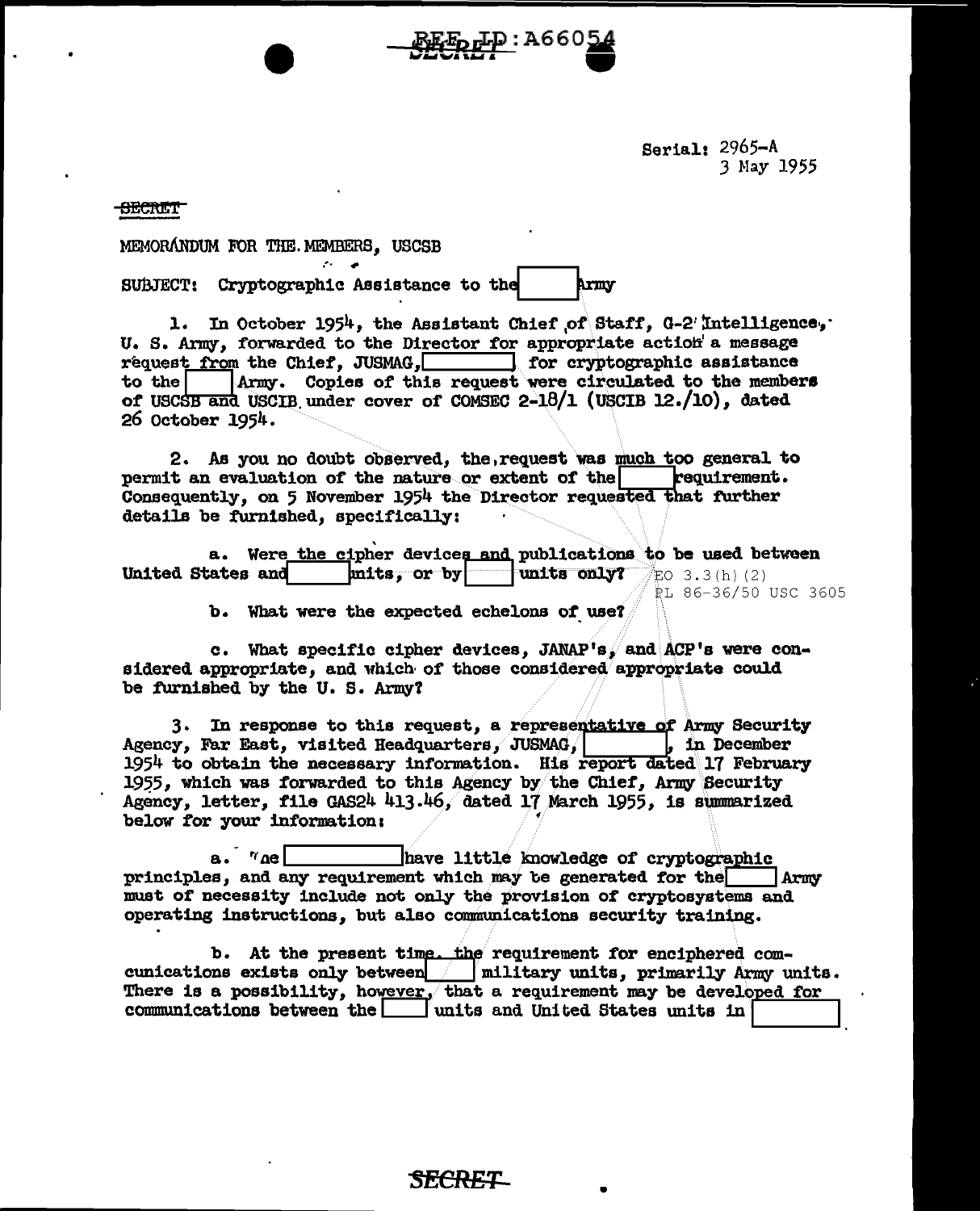

Serial: 2965-A

<del>SECRIFI</del>

3 May 1955 c. Although the provision of security on Army circuits is desired only on those from Headquarters down to and including division size units, it appears that increased sequrity is required also in the lower tactical echelons of the forces. Multilingual operations codes would be a probable solution.

It will be very difficult to adapt standard communications d. security equipment for the encipherment of the language. Attempts. language to phonetic equivalents using the English to convert the alphabet have been unsuccessful, since only about 25% of militarv personnel are able to read English characters. Arabic numbers, however, are generally understood, and it is suggested that characters or words be converted to numerical equivalents prior to encipherment.

e. No teletype equipment is currently being used by military units, although it is planned that a certain amount of this equipment will be made available through the Mutual Defense Assistance Program (MDAP). It is not known what system will be devised for the use of this type of equipment with respect to the  $\Box$  language.

4. In forwarding this report, the Chief, Army Security Agency, observed that the language problem and the lack of teletypewriter communications limit cryptographic assistance at the present time to simple pencil and paper systems. Based on this determination, he listed the following requirements:

|                | a. A multilingual OPCODE for communication intra- | land                 |
|----------------|---------------------------------------------------|----------------------|
| possibly inter | -S. use.                                          | 3.3(h)(2)            |
|                | numerical one-time pad.                           | PL 86-36/50 USC 3605 |

 $c -$ Authentication systems.

d. JANAP's, ACP's and other publications containing operating instructions and format required for the cryptosystem(s) released for use to the Army.

5. In addition to the above statement of requirements. Chief. Army Security Agency, inquired as to the extent of encouragement and/or assistance to be given in the development of teletypewriter equipment adaptable to the language.

6. The Director feels that in this matter he should be guided by the policy recently approved by USCSB in connection with a similar request for cryptographic assistance to the

This policy established the principle that the United States would not undertake to provide cryptographic assistance for use inl intra-governmental communications. The requirement, as stated in subparagraph 3b above, exists at this time only